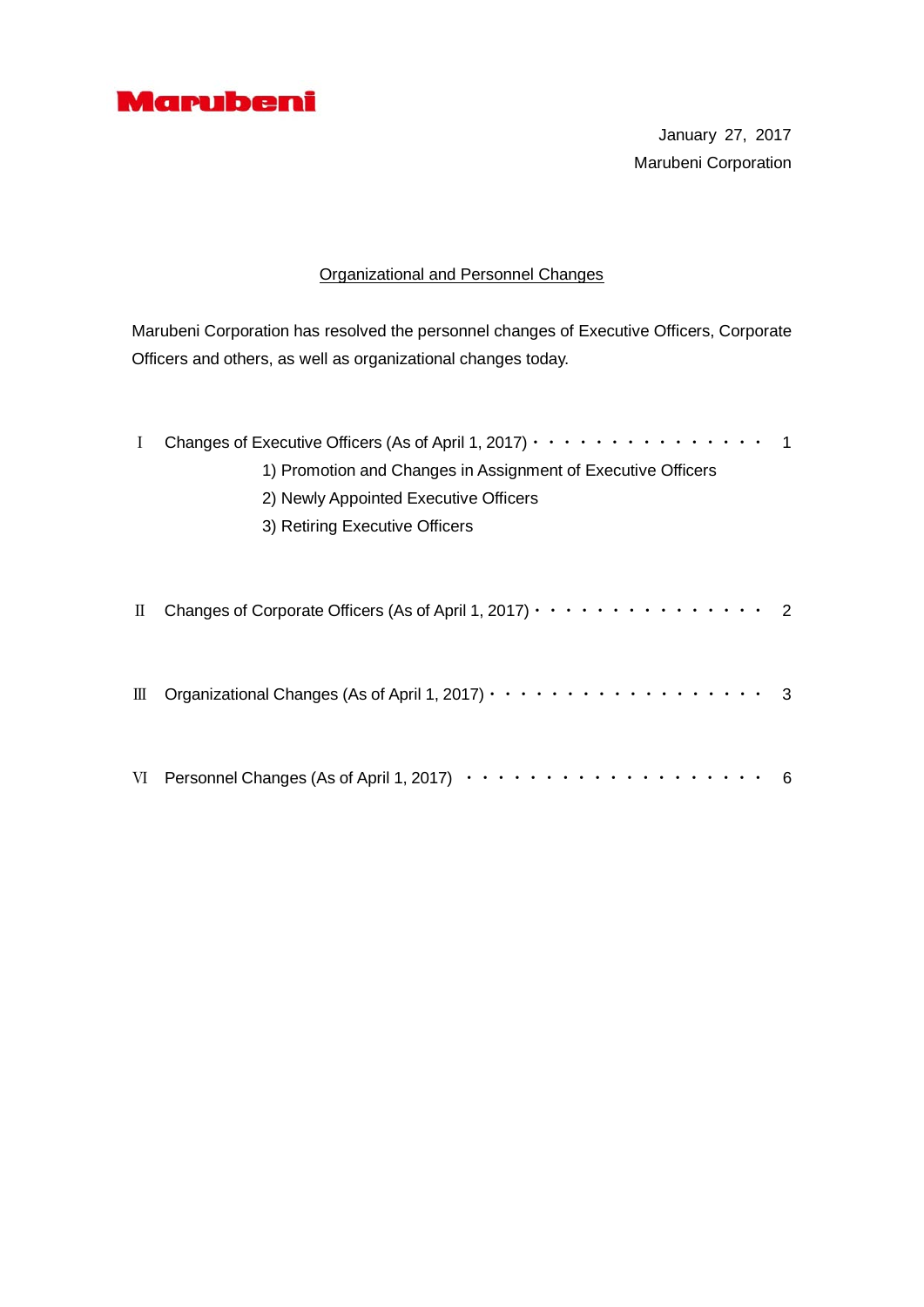# Ⅰ **Changes of Executive Officers(As of April 1, 2017)**

\* Promoted Name  $\overline{a}$  As of April 1, 2017 **Current** \* Senior Managing Executive Officer Managing Executive Officer Managing Executive Officer Chief Executive Officer, Power Projects & Plant Group | Chief Executive Officer, Power Projects & Plant Group \* Senior Managing Executive Officer Managing Executive Officer Nanaging Executive Officer Chief Executive Officer, Energy & Metals Group | Chief Executive Officer, Energy & Metals Group Managing Executive Officer Regional CEO for China; Managing Executive Officer Regional CEO for China; President, Marubeni (China) Co., Ltd. President, Marubeni (China) Co., Ltd.; General Manager, Beijing Office Managing Executive Officer Managing Executive Officer General Manager, Corporate Accounting Dept. Managing Executive Officer Managing Executive Officer Chief Operating Officer, Agri-Input Business Div.; Chief Operating Officer, Agri-Input Business Div.; President & CEO, Helena Chemical Company General Manager, Americas & Europe Agri-Input Business Dept.; President & CEO, Helena Chemical Company Managing Executive Officer **Executive Officer** Executive Officer Chief Operating Officer, Chief Operating Officer, Construction & Industrial Machinery Div. Construction & Industrial Machinery Div. Executive Officer **Executive Officer Executive Officer** Senior Operating Officer for CSO General Manager, Human Resources Dept. Executive Officer Executive Officer Chief Operating Officer, Energy Div. Chief Operating Officer, Energy Div.-II Executive Officer **Executive Officer Executive Officer** Regional CEO for Middle East Chief Operating Officer, Energy & Environment Infrastructure Div. Executive Officer **Executive Officer Executive Officer** Senior Operating Officer for ASEAN & Southwest Asia; Chief Operating Officer, Energy Div.-I President, Marubeni Thailand Co., Ltd.; General Manager, Bangkok Branch Noriaki Isa Masumi Kakinoki Ichiro Takahara Keizo Torii Kazuro Gunji Michael McCarty Toshiaki Ujiie Akihiko Sagara Eiji Okada Soji Sakai

# 1)Promotion and Changes in Assignment of Executive Officers

# 2)Newly Appointed Executive Officers

| Name           | As of April 1, 2017                                | Current                                            |
|----------------|----------------------------------------------------|----------------------------------------------------|
| Hidekazu Futai | <b>Executive Officer</b>                           | Corporate Officer                                  |
|                | Senior Operating Officer, Agri-Input Business Div. | Senior Operating Officer, Agri-Input Business Div. |

#### 3)Retiring of Executive Officers

| Name              | As of April 1, 2017                        | Current                                              |
|-------------------|--------------------------------------------|------------------------------------------------------|
| Harumichi Tanabe  | Vice President, Marubeni Ennex Corporation | <b>Executive Officer</b>                             |
|                   |                                            | Senior Operating Officer for ASEAN & Southwest Asia; |
|                   |                                            | President, Marubeni Thailand Co., Ltd.;              |
|                   |                                            | General Manager, Bangkok Branch                      |
| Masataka Kuramoto | Corporate Advisor                          | <b>Executive Officer</b>                             |
|                   |                                            | Regional CEO for Middle East                         |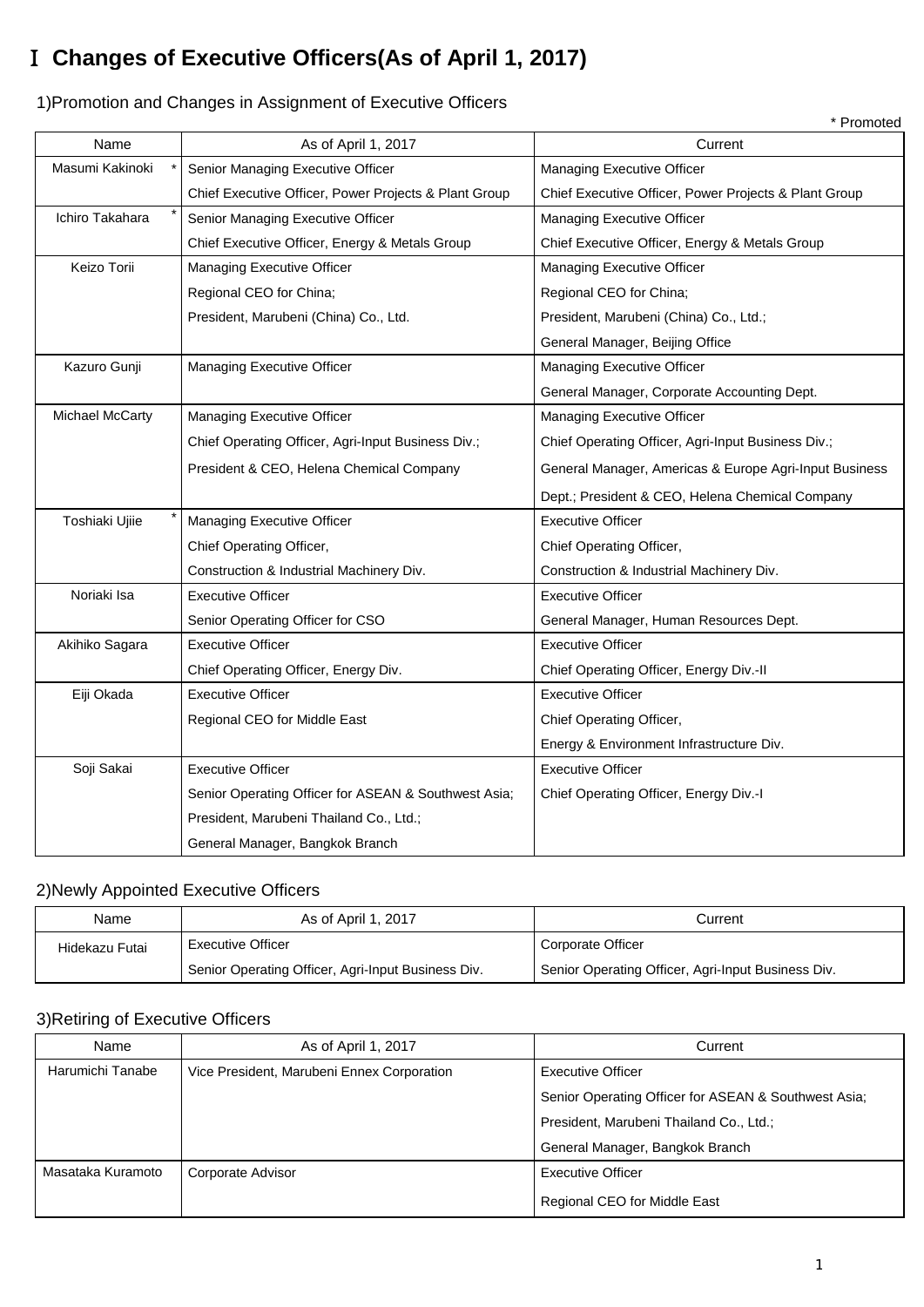# Ⅱ **Changes of Corporate Officers (As of April 1, 2017)**

| Name        | As of April 1, 2017<br>Current       |                                      |
|-------------|--------------------------------------|--------------------------------------|
| Takao Ando  | Corporate Officer                    | Manager, Risk Management<br>General  |
|             | General Manager, Risk Management     | Dept.                                |
|             | Dept.                                |                                      |
| Takashi Yao | Corporate Officer                    | Regional COO for Africa;             |
|             | Regional COO for Africa;             | General Manager, Johannesburg Branch |
|             | General Manager, Johannesburg Branch |                                      |

Newly Appointed Corporate Officers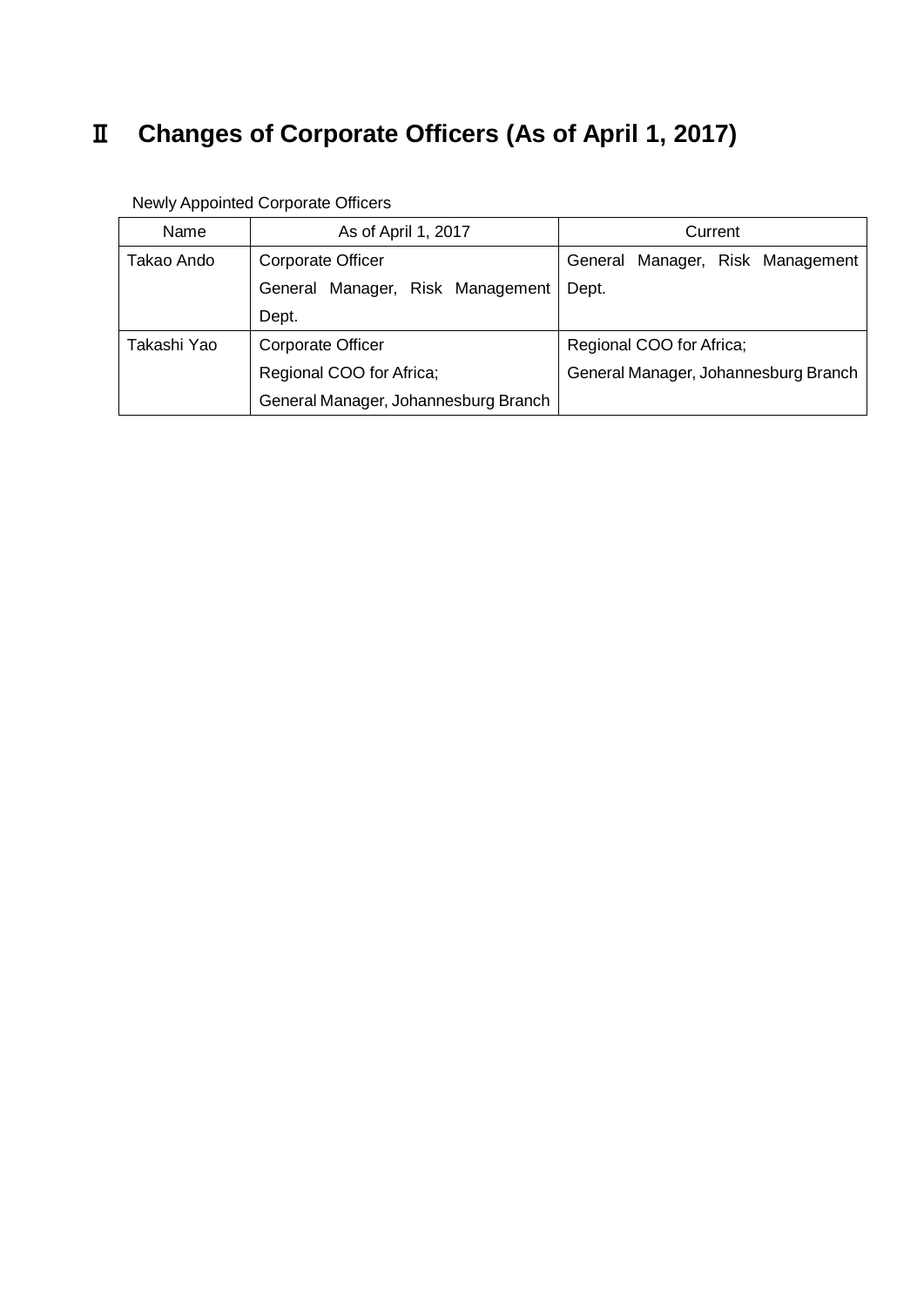# Ⅲ **Organizational Changes (As of April 1, 2017)**

【Corporate Staff Group】

CSO (Chief Strategy Officer)

IoT・Big Data Strategy Dept. will be formed.

|                                       | Audit Dept.                                                  |       |
|---------------------------------------|--------------------------------------------------------------|-------|
|                                       | <b>Executive Secretariat</b>                                 |       |
|                                       |                                                              |       |
|                                       | Human Resources Dept.<br>Corporate Planning & Strategy Dept. |       |
| CSO<br>(Chief Strategy Officer)       | Regional Coordination &<br><b>Administration Dept.</b>       |       |
|                                       | <b>Research Institute</b>                                    |       |
|                                       | IoT · Big Data Strategy Dept.                                | [New] |
|                                       |                                                              |       |
|                                       | Corporate Communications Dept.                               |       |
| <b>CFO</b>                            | Corporate Accounting Dept.                                   |       |
| (Chief Financial Officer)             | <b>Business Accounting Dept.</b>                             |       |
|                                       | Finance Dept.                                                |       |
|                                       |                                                              |       |
|                                       | General Affairs Dept.                                        |       |
|                                       | Information Strategy Dept.                                   |       |
| CAO<br>(Chief Administrative Officer) | Risk Management Dept.                                        |       |
|                                       | Legal Dept.                                                  |       |
|                                       | Compliance Control Dept.                                     |       |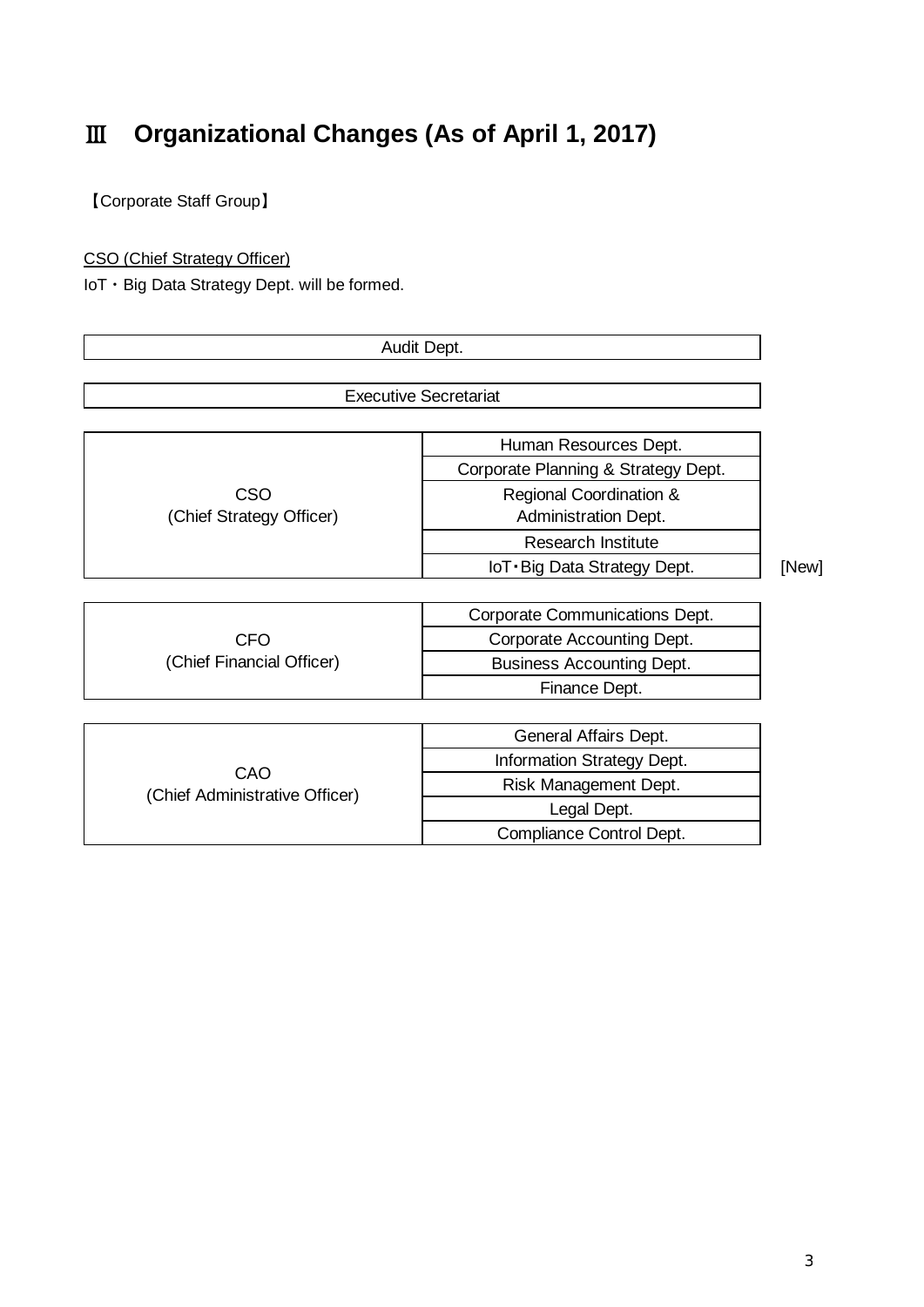# 【Business Group】

#### Energy & Metals Group

1. Energy Div.-I and Energy Div.-II will be merged and reorganized into Energy Div.

#### Power Projects & Plant Group

- 2. Power Projects & Plant Group will be renamed as Power Business & Plant Group.
- 3. Energy & Environment Infrastructure Div. and Plant Div. will be merged and reorganized into Plant Div.

|                                | Grain Div.                                        |
|--------------------------------|---------------------------------------------------|
|                                | Food Products Div.                                |
| Food & Consumer Products Group | Lifestyle Div.                                    |
|                                | ICT, Logistics & Healthcare Div.                  |
|                                | Insurance, Finance & Real Estate Business<br>Div. |
|                                |                                                   |

|                                  | Agri-Input Business Div. |
|----------------------------------|--------------------------|
| Chemical & Forest Products Group | Chemical Products Div.   |
|                                  | Forest Products Div.     |

|                       | Energy Div.                     | [Merged · New] |
|-----------------------|---------------------------------|----------------|
| Energy & Metals Group | Steel Products Div.             |                |
|                       | Metals & Mineral Resources Div. |                |

|                              | Power Business Div. | [Renamed]        |
|------------------------------|---------------------|------------------|
| Power Business & Plant Group | Plant Div.          | [Merged •<br>New |

| Transportation & Industrial Machinery Group | Aerospace & Ship Div.                    |
|---------------------------------------------|------------------------------------------|
|                                             | Automotive & Leasing Div.                |
|                                             | Construction & Industrial Machinery Div. |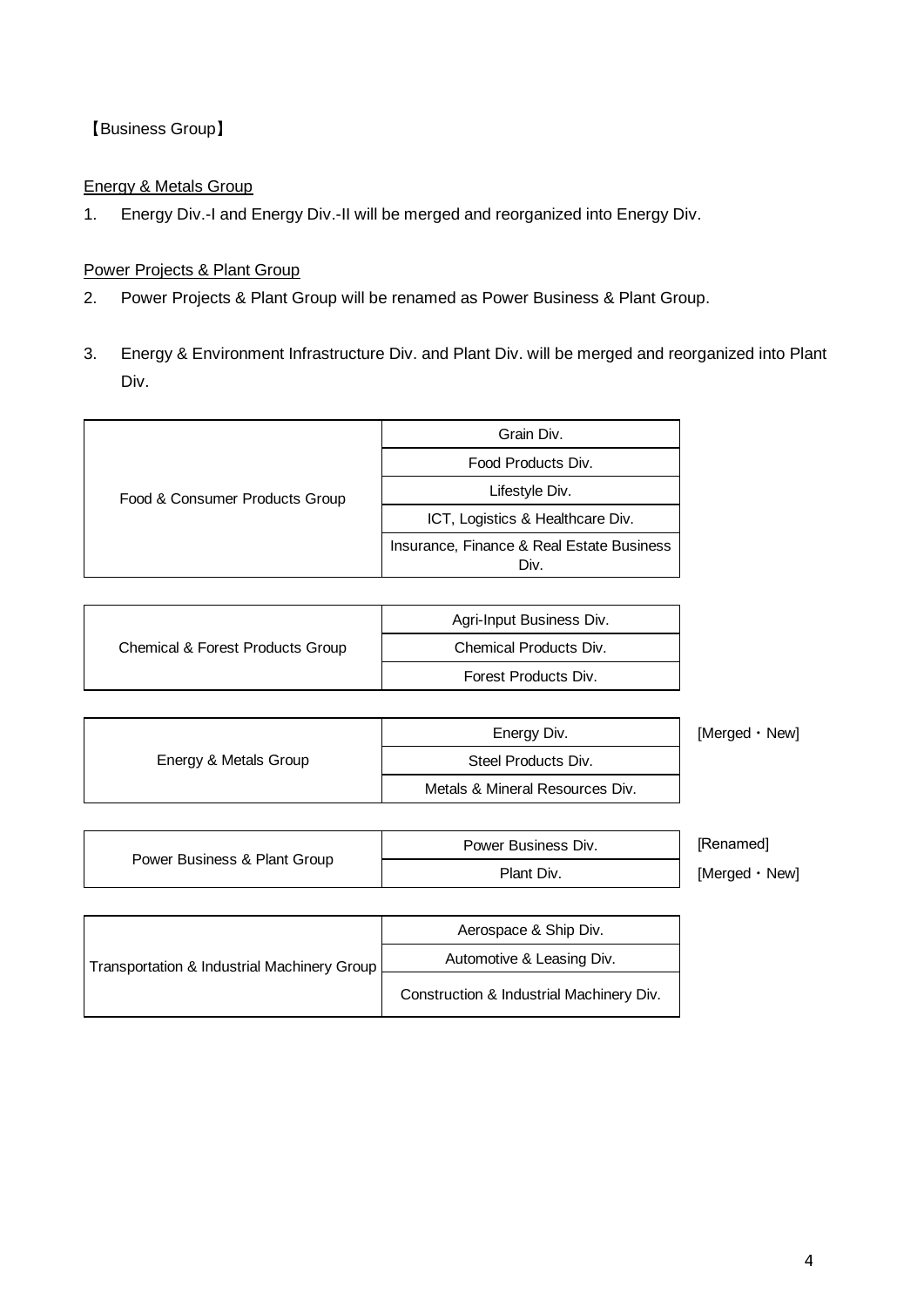Common to all Div.

1. Div. Staff Office will be abolished.

## Lifestyle Div.

- 2. Utility Apparel Dept. will be abolished.
- 3. Functional Materials Dept. will be renamed as Functional Textile Dept.

#### Insurance, Finance & Real Estate Business Div.

- 4. Housing Development Dept. will be renamed as Real Estate Development Dept.
- 5. Real Estate Management Dept. will be abolished.

#### Agri-Input Business Div.

6. Inorganic & Agricultural Chemicals Dept. will be renamed as Asia & Pacific Agri-Input Business Dept.

#### Metals & Mineral Resources Div.

7. Metals & Mineral Resources Project Management Dept. will be abolished.

## Power Business Div.

8. IoT · New Energy Business Solution Business Dept. will be formed.

#### Plant Div.

9. Industrial Plant Dept. will be renamed as Plant Projects Dept.

#### Construction & Industrial Machinery Div.

- 10. MRO Business Dept. will be abolished.
- 11. Environmental & Industrial Machinery Dept. will be renamed as Industrial Machinery Dept.

## 【Overseas】

- 1. Lisbon Office will be established.
- 2. Sibu Office will be closed down.